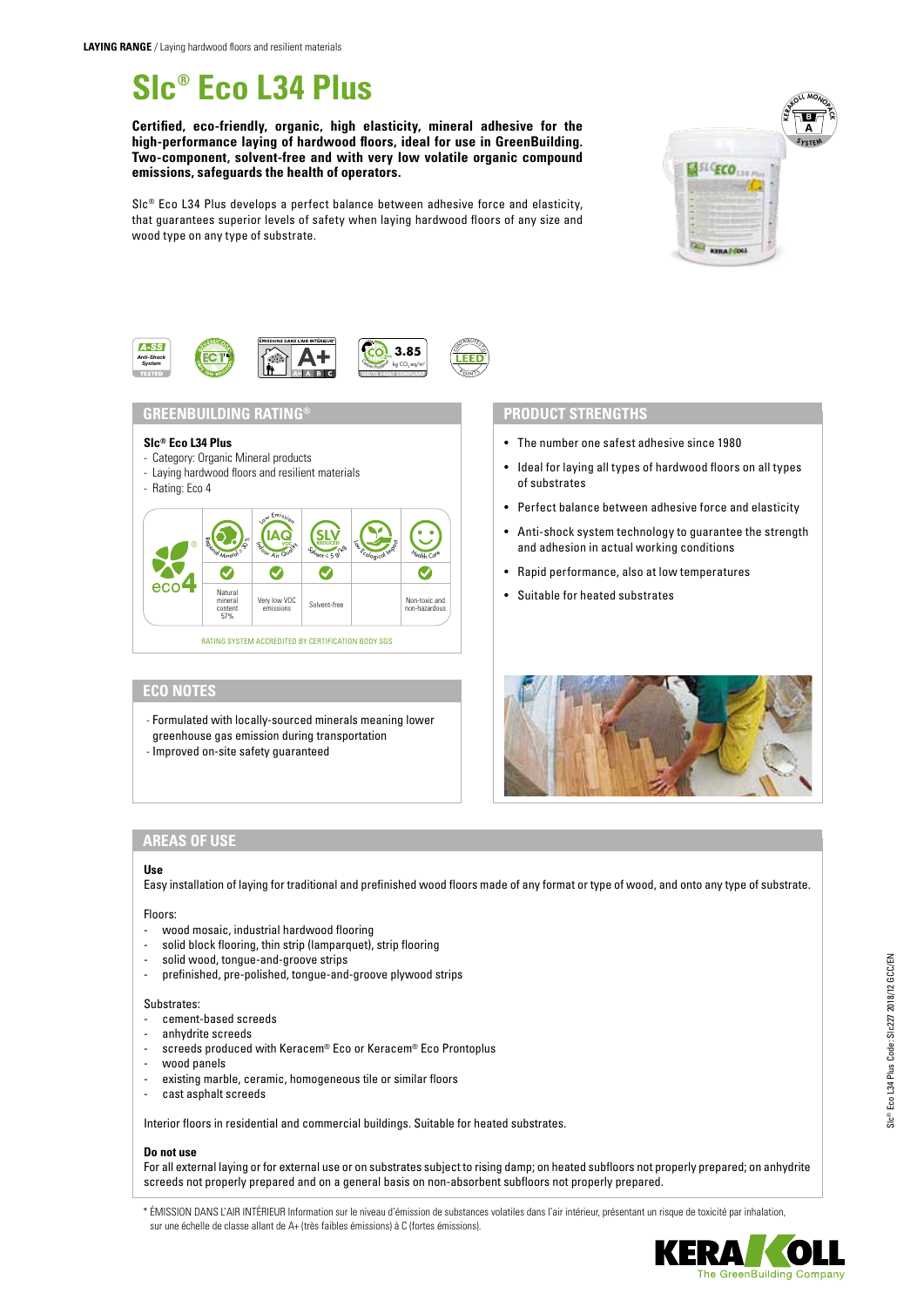# **INSTRUCTIONS FOR USE**

#### **Preparation of substrates**

Substrates must be compact, solid, level, not too rough and absorbent. They must also be dimensionally stable, non-deformable, dry, clean and free of any rising moisture, cracks, dust and detaching substances. Cement-based screed or substrates consisting of marble, granite, ceramic or similar must have residual moisture at a maximum of 2% or 1.7%, in case of under floor heating. Anhydrite screeds must have residual moisture of a maximum of 0.5% or 0.2% in case of under floor heating. Cement-based screeds with high residual moisture (max 5%) or with dusty surface, flaky or weak parts must be treated with Slc® Eco EP21.

Substrates consisting of existing marble, granite, ceramic or similar floors must be thoroughly cleaned and treated with Keragrip Eco Pulep; in case of high residual moisture (MC max 5% CM – RH max 90%) they must be treated with Slc® Eco 3CW. Anhydrite screeds must be sanded clean using mechanical dust extraction equipment and treated with Slc® Eco EP21. Absorbent substrates with under floor heating must be treated with Slc® Eco EP21. On a general basis anhydrite and heated subfloors can't be waterproofed and/or corrected with self levelling cement or gypsum-based products.

Uneven or excessively rough substrates must be adjusted and/or levelled with suitable products such as Keralevel® Eco Ultra, Keratech® Eco R30, Keratech® Eco Flex or with synthetic mortars produced with Slc® Eco EP21 mixed with Quarzo 5.12. Read carefully the relevant technical data sheets before using the above listed products.

#### **Preparation**

Slc® Eco L34 Plus is prepared by mixing together parts A and B from the bottom upwards, using a low-rev (≈ 400/min.) helicoidal mixer, respecting the mixing ratio of 9 : 1 of the packaging. Pour part B into the bucket containing part A, being careful to mix the two parts uniformly until a smooth, even coloured mixture is obtained.

#### **Application**

Apply Slc® Eco L34 Plus evenly over the substrate using a suitable notched trowel (Slc® spreader no. 2 – no. 4), lay the boards on the wet adhesive, pressing down hard enough to ensure full contact with the adhesive, making sure none rises up between the strips. Leave  $\approx$ 7 – 10 mm for expansion between the wood floor and the walls (or other vertical elements).

#### **Cleaning**

Remove residual traces of Slc® Eco L34 Plus from the surface while still wet using alcohol. The product can be removed from tools with Slc® Eco Diluente 01 or alcohol. Once cured, the adhesive can only be removed by mechanical means.

# **SPECIAL NOTES**

Allow the floor to reach room temperature in the place where it is to be laid.

The boards to be laid must have a moisture content of  $5-9%$  for engineered floors, and of  $7-11%$  for solid wood floors.

Before laying, measure the moisture content of the substrate using a calcium carbide hygrometer.

Before laying, measure the ambient temperature and that of the substrate, which must be higher than the minimum use temperature indicated in the technical data.

In addition to the above recommendations, follow the hardwood floors manufacturer's specific instructions.

# **ABSTRACT**

*Certified, high-performance laying of solid wood and plywood floors must be carried out using two-component, eco-friendly, organic, mineral adhesive with Anti Shock System Technology, GreenBuilding Rating® Eco 4, such as Slc® Eco L34 Plus by Kerakoll Spa. The substrate must be permanently dry, compact, free from any loose debris, clean and cured, and the shrinkage stage already completed. For laying, a* \_\_\_\_\_ toothed spreader must be used for an average coverage of  $\approx$  \_\_\_ kg/m<sup>2</sup>.